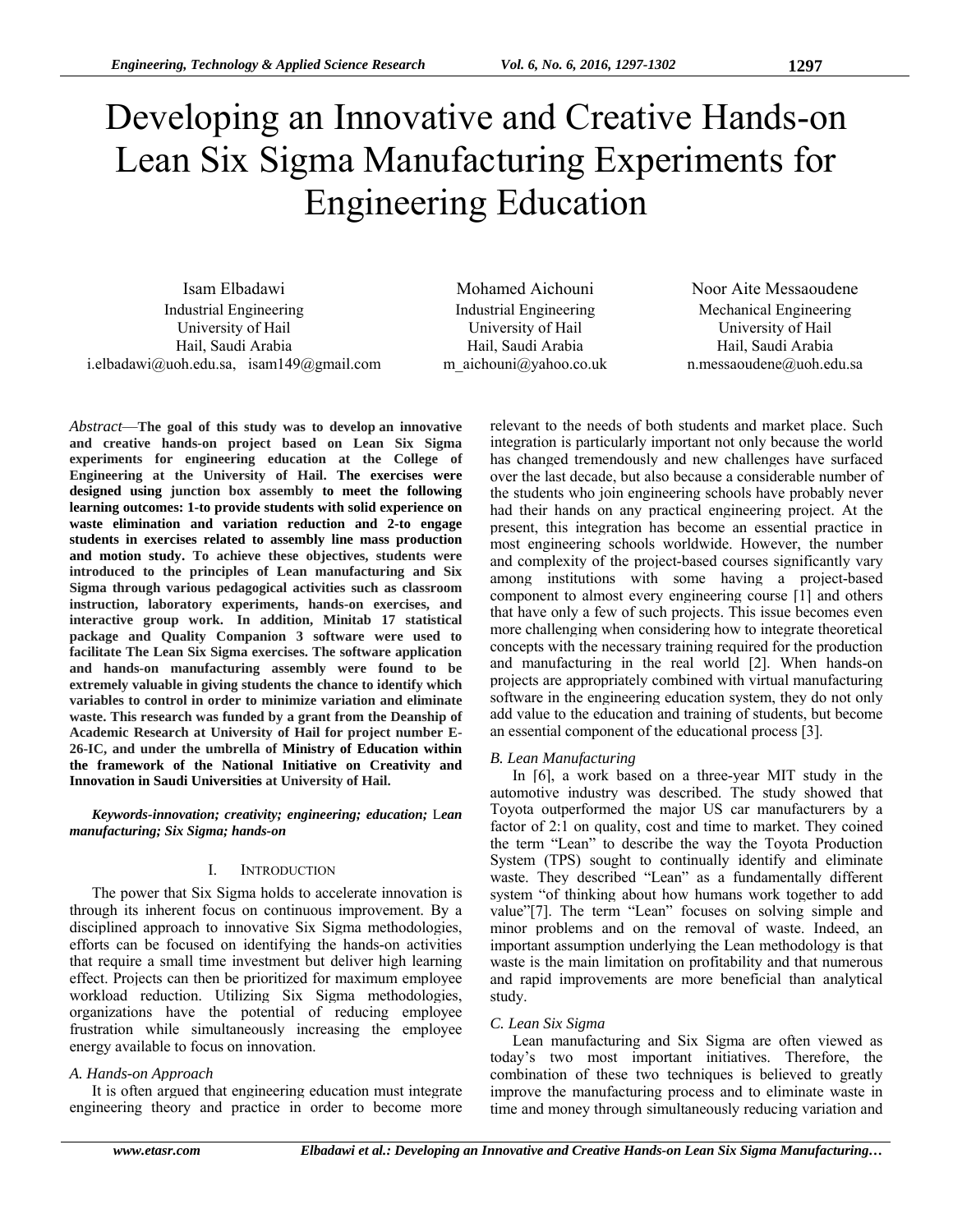improving manufacturing bottom line [4]. Six Sigma is a metric refers to 3.4 defects per million opportunities (DPMO), where Sigma is a statistical term representing the variation around the process mean. How do Lean and Six Sigma complement each other? This was an important question raised. It has been argued that Lean cannot bring a process under statistical control, and Six Sigma alone cannot dramatically accelerate the speed of the manufacturing process or reduce invested capital [5]. Therefore, a combination of the two resulted in Lean Six Sigma defined as "a methodology that maximizes shareholder value by achieving the fastest rate of improvement in customer satisfaction, cost, quality, process speed and invested capital" [5]. Table I below summarizes some of the Six Sigma tools and techniques that are applicable to the exercise projects described in this study.

TABLE I. DMAIC METHODOLOGY

| Objective:<br>DEFINE the<br>problem ( <i>i.e</i> )<br>opportunity)                                             | Objective:<br><b>MEASURE</b><br>current<br>performance                        | Objective:<br><b>ANALYZE</b><br>the root<br>causes of<br>problems                                       | Objective:<br><b>IMPROVE</b> the<br>process to<br>eliminate root<br>causes                        | Objective:<br><b>CONTROL</b><br>the process<br>to sustain the<br>gains.                          |
|----------------------------------------------------------------------------------------------------------------|-------------------------------------------------------------------------------|---------------------------------------------------------------------------------------------------------|---------------------------------------------------------------------------------------------------|--------------------------------------------------------------------------------------------------|
| <b>Key Define</b><br>Tools:<br>House of<br>Ouality<br>Project<br>Charter<br>$As-Is$<br>Process<br><b>SIPOC</b> | Key<br><b>Measure</b><br>Tools:<br>(CTOs)<br>Capability<br>Analysis<br>(FMEA) | <b>Key</b><br>Analyze<br>Tools:<br>Seven Tools,<br>Hypothesis<br><b>Tests</b><br>Regression<br>Analysis | <b>Key Improve</b><br>Tools:<br>Solution<br>Selection<br>Matrix<br><b>To-Be Process</b><br>Map(s) | <b>Key Control</b><br>Tools:<br><b>Control Charts</b><br>Contingency<br>and/or Action<br>Plan(s) |

# *D. Statement of Problem*

The problem of this research project is to develop a feasible way to impart the Lean Six Sigma knowledge, principles, and tools to the real production and processing manufacturing through hands-on exercises.

# *E. Research Objectives*

The researchers embarked on this study with the purpose of developing and testing a hands-on project based on Lean Six Sigma exercises. The target students were those majoring in Industrial and Mechanical Engineering at the University of Hail (UoH) and enrolled in the Quality and Manufacturing courses during the first semester of the academic year 2015-2016. The general objective of this study is twofold:

- 1. To provide students with a solid experience on waste elimination and variation reduction
- 1. To engage students in exercises related to the assembly line mass production and motion study

For the most part, the designed exercises focused on providing students with a solid theoretical introduction to the fundamentals of Lean Six Sigma and to the analytical skills necessary for manufacturing process improvement. Conversely, the hands-on project was designed to provide students with the know-how procedures for translating hands-on scale exercises processes to the factory floor.

The educational objectives of the "Lean Six Sigma handson exercises" are to:

- 1. introduce students to manufacturing process improvement methodologies, including hands-on experience with statistical and quality software
- 2. familiarize students with analytical methods to characterize, assess, and qualify these manufacturing process improvement methodologies
- 3. introduce Six Sigma quality methods as applied to manufacturing process improvement methodologies
- 4. familiarize students with the principles of Lean Manufacturing in an exercise setting that simulates a small manufacturing enterprise performing lowvolume and mix production

# II. RESEARCH METHOD

The study adapted a design for manufacturing washers, bolts, and nuts (WBN) assembly junction box described in [3] as a hands-on tool for students of industrial engineering at the University of Hail. The junction box assembly was designed with a thorough understanding of the downstream manufacturing process and the assembly procedures were modified by the assembly team based on the feedback provided by the manufacturing designer. The variation of the WBN in junction box assembly enabled the teams to conduct several hands-on exercises in multiple concepts related to Lean Six Sigma such as:

- 1. manufacturing process flow, variation journal development, waste identification
- 2. visual control, 5S, waste elimination
- 3. pull production system
- 4. work standardization
- 5. DMAIC

The junction box assembly consists of the materials illustrated in Figures 1.



Fig. 1. Water proof plastic junction box

# *A. Design for Assembly Manufacturing Procedures*

Each junction box assembly consists of one plastic junction box with one piece of each size of the bolts, nuts, and washers. The following steps were used to manufacture the assembly [3]: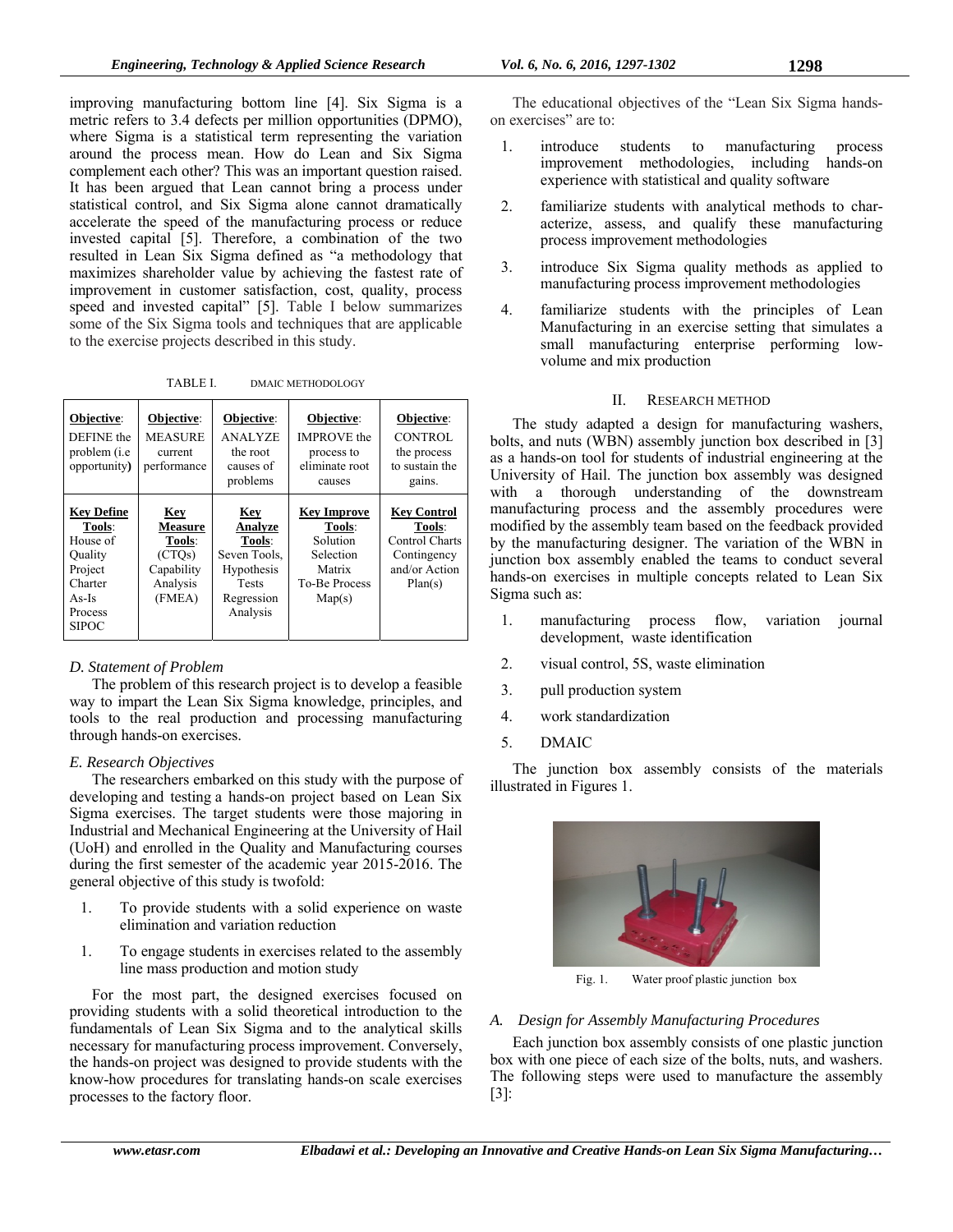- 1. marking the drilling points for each bolt using the12cm  $\times$  12cm marking square
- 2. drilling the corners of the marked square with the appropriate bits starting with 6mm continuing the drilling process clock wise ascending to 12mm hole size
- 3. basic Assembly: attaching each bolt to the appropriate hole as shown in figure
- 4. installing the appropriate washer to each bolt
- 5. tightening each nut to the appropriate bolt
- 6. repeating the above steps to manufacture 24 units

# *B. Lean Six Sigma Models*

The variables  $(Y)$  and  $(X)$  are defined in each model based on the installed components in each exercise according to specific instructions and procedures. Each model represents a real mimic of actual manufacturing processing and production paradigm such as Push-Pull system, Lean Manufacturing, Visual Workplace, Inventory Control, Poke Yoke, 5S, etc. The authors designed the Lean Six Sigma models to achieve the following create:

- 1. a smooth flow of the assembly process model
- 2. a clear and clean visual control model
- 3. a pull system model
- 4. a standardization of the tasks for each model

Each model shows how the manufacturing assembly rate of washers, bolts, nuts was improved and stabilized along with the use of Lean Six Sigma tools. Also, it shows the variation among the completed junction box assembly as a critical to quality (CTQ) to measure the performance indicator from Lean Six Sigma principles.

One of the main goals of Lean and Six Sigma models was to measure the process capability index (Cp). Cp can be calculated using the following equation [8]:

$$
Cp = (USL - LSL) / 6\sigma (1)
$$

If only USL and LSL are given, where: USL=upper specification given, LSL=lower specification given, σ=standard deviation of the data.

In this research, Cp is constructed to express more desirable capability with in junction box assembly rate. The authors have developed a set of models using the junction box assembly, and each model was abstracted as shown in Figure 2.



Fig. 2. Six Sigma Abstract model Diagram

# *C. Lean Six Sigma Exercise*

The Lean Six Sigma exercises format described here is sufficiently generic that it can be adapted for many different types of manufacturing systems. Most of the exercises, as originally developed, require one or two several-hour of handson sessions to complete, but the addition of Six Sigma tasks added several hours to each hands-on session. These exercises have well-documented procedures and protocols, including supplemental instructional detailing each step of the exercise. The students assembled different models aimed at generating quantitative data that provides instructive examples in applying Lean Six Sigma techniques to the manufacturing processes.

A Lean Six Sigma exercise starts with a problem statement followed by defining the primary metric, which aids to focus on the problem area and measures the input (X) and output or resulting (Y). The primary metric for this exercise was the 'the count of washers, bolts, nuts' in addition to the arrangement of each set. To illustrate the common cause and the special cause variation in a typical Lean Six Sigma process, the critical X's which are the input to the process are represented in Figure 3. The Lean process always starts with identifying the value which is represented with the completion of assembling the correct size of washers and nuts on each bolt starting from with the 6 mm to 12mm clockwise assembly sequence. The Value Stream Mapping (VSM) is the second step to determine the potential Xs. As shown in Figure 3, it shall be noted that the output or resulting Y may also be variable, due to variations in the inputs. In this case, the prime Y is the completion rate of the Junction box model.



Fig. 3. Lean Six Sigma implementation model

# *D. Define phase*

After being introduced to the exercise procedures, students were divided into teams and each team had a champion. The champion had to select an appropriate Black Belt and formulate tasks that must be undertaken during the define phase. These tasks include:

- 1. refining feasible exercise scope
- 2. setting-up exercise goals
- 3. estimating exercise challenges

Because the time period of each Lean Six Sigma exercise is limited to a single academic semester, each exercise must have a suitable scope if it is to be successfully completed on time. In this phase students learn how to define the problem (i.e the opportunity). This phase guides the team to specify the variables for the opportunity effectively and to justify the commitment of resources so as to achieve the exercise goals.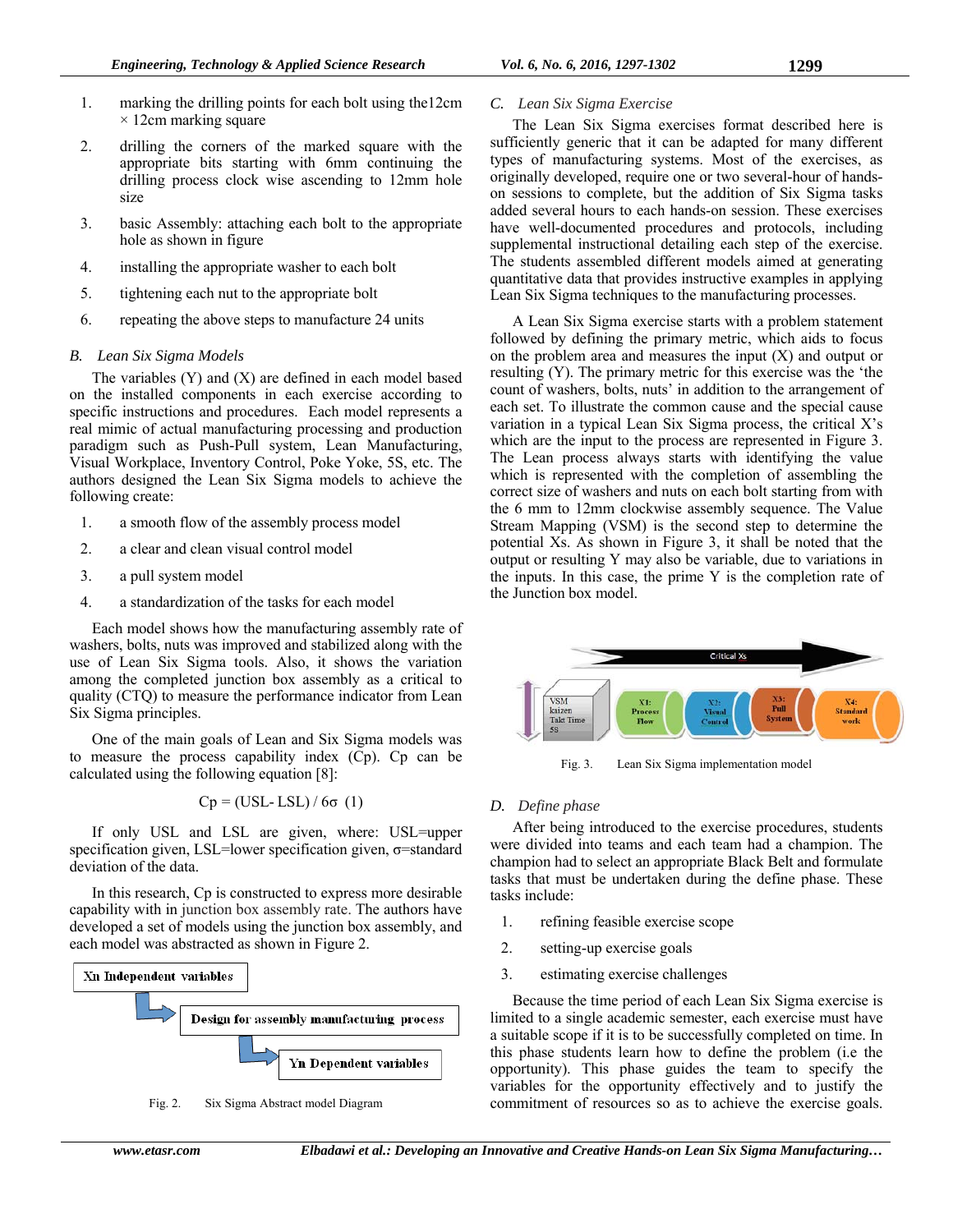Various tools are used during this phase to ensure that the scope of the exercise and the opportunity are adequately defined namely 5S, CTQ, project charter, and VSM. Data related to the opportunity formulation was based on first time students indulge in the Lean Six Sigma exercise.

#### *E. Formulating the opportunity*

The opportunity formulated by the team was as follows: The current assembly rate for the washers, nuts, and bolts for one junction box is 70 pieces in 700 seconds. The goal set was to increase the rate to 99 pieces in 700 seconds by the end of the exercise.

#### *F. Project charter*

Assembly starts as the conveyor begins to movement until the Junction box assembly reaches the packaging spot. The 6mm nuts were identified as a critical bottleneck for efficient junction box production flow. The misplacement of any item translates into a reduction in effective assembly capability, process delays and unsatisfied customer.

#### *G.* Voice of the Customer (VOC)

A number of brainstorming sessions were held to discuss students and instructors' observations about the assembly process. The outcome of these sessions indicated that there were several opportunities for improving the structure and processes related to the quality of assembly coordination. Also VOC indicated that the assembly process took longer than necessary and therefore negatively impacting the assembly completion rate. However, there are many opportunities to minimize unnecessary changes by improving the interaction process among teams. Therefore, the researchers applied Lean Six Sigma approaches to the assembly process in order to exclusively focus on reducing the assembly time.

#### *H. Measure Phase*

At this stage, the collected data was evaluated and Sigma was calculated. The process baseline was established and each process in this phase had the purpose of mapping the assembly process and establishing methodology that describes the study in order to narrow the problem to its major factors. A tool such as the measurement system analysis (MSA) can be used in the measure phase to ensure accuracy. As Table II below show, students were able to measure standard time and count for each size of the washers, bolts, and nuts assembly in junction box.

TABLE II. STANDARD TIME AND COUNT

|              |                    | 6MM      | 8MM      | 10MM     | 12MM     | Total    |
|--------------|--------------------|----------|----------|----------|----------|----------|
| All          | Standard time /sec | 270      | 180      | 150      | 100      | 700      |
|              | standard count     | 32       | 28       | 22       | 18       | 100      |
| washers      | Standard time /sec |          |          |          |          |          |
|              | standard count     | 16       | 14       | 11       |          | 50       |
| <b>Nuts</b>  | Standard time /sec | $1 - 18$ | $1 - 16$ | $1 - 12$ | $1 - 10$ | $4 - 56$ |
|              | standard count     | 17       | 15       | 11       |          | 50       |
| <b>Bolts</b> | Standard time /sec | 20       | 17       | 12       | 8        | 57       |
|              | standard count     |          |          |          |          |          |

The exercise procedures were traced until the completion of each phase of junction box assembly. A sample was randomly selected and used to calculate the sigma level and the current assembly rate.

*The assembly process produces (100 pieces × 4 junction*   $box \times 4$  assemblers  $\times 4$  teams  $\times 3$  shifts) = 19200.

Five types of defects were detected. The number of occurrences of each defect type is listed in Table III below:

| TABLE III.<br>TYPES OF DEFECTS AND NUMBER OF OCCURRENCES |
|----------------------------------------------------------|
|----------------------------------------------------------|

| Defect type                    | <b>Number of occurrences</b> |
|--------------------------------|------------------------------|
| Missing washer                 |                              |
| Double washers                 |                              |
| Defective part                 |                              |
| Loose assembly                 |                              |
| Cracked junction box           |                              |
| <b>Total number of defects</b> |                              |

#### *I.* Define defects

A Defect is defined as delay of the assembly process at any stage leading to the increase in the assembly time of each set of the junction box.

> *Defect Per Million Opportunity (DPMO) = Total No. of Defects × 1,000,000 Total No. of pieces × Opportunities*

*DPMO* = (141**×**1000,000)/(19200**×**5) = 1468.75

*Sigma level for the above value of DPMO is equal to*  = 4.47

#### *J.* Analyze Phase

Analysis was performed on variables for which data can be readily collected, and then statistical analysis was used to test whether these factors (Xs) had an influence on the project's index (Y) or not. For the statistical analysis, one set of the junction box assembly was randomly sampled from each shift over two weeks. Each assembly was re-assembled to evaluate whether or not it would improve the assembly count and time. Figure 4 shows the main effects plot for each factor with regard to assembly count.

Figure 5 identified the root cause analysis as follows:

- 1. Manpower: students were unfamiliar with the teambased project, and they were speeding up the assembly process without paying attention to the sequence of the assembly process.
- 2. Method: the process sequence was designed to facilitate a smooth assembly flow, but most students were rushing to randomly assemble the junction box which resulted in over processing and inventory waste
- 3. Materials: the mix-up of washers, nuts and bolts in containers was found to be the main cause of delay, and the absence of size identification marks on the used items was causing time loss.
- 4. Machine: part of the exercise was performed using the conveyor belt. The speed of the conveyor enhanced the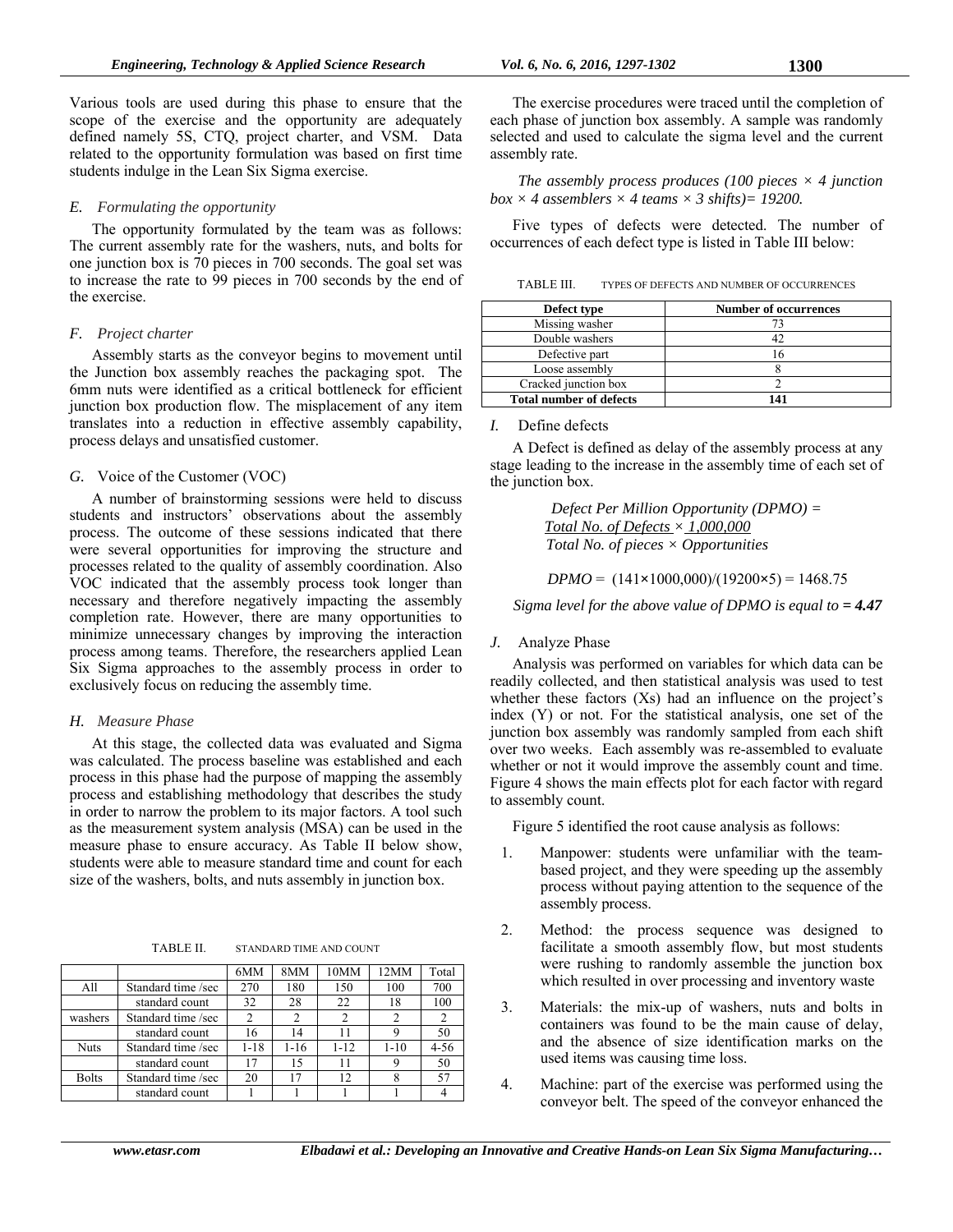assembly process by reducing the motion and waiting time.



Fig. 4. Random sample re-assembled data count



The Pareto chart in figure (6) indicates the major reasons for the delay of the assembly process.

# *K. Improve Phase: Applying 5S tool in Lean Six Sigma Define phase*

The purpose of the 5S Model is to improve the assembly process by organizing the workplace through the following steps in Table IV. The model begins with a normal mode where the assembly process starts random. Then, an evaluation session for the count and waste identification is established according to the eight types of wastes. The collected data from the pilot test show an incremental improvement in the assembly processing. The measurement during the pilot test focused on the cycle time of each assembly and counting the repetition of the non-value added activities (waste).

# *L. Control Phase*

Control phase was critical to sustain the improvements made during previous phase and to maintain the solution for the problem. Visual control was a common quality tools to keep tracking and managing the assembly processing in order to continuously improve the process.



Fig. 6. Reasons for the delay of assembly process

| TABLE IV. | 5S LEAN MANUFACTURING TOOL |
|-----------|----------------------------|
|           |                            |

| <b>5S</b>          | Goal                                                                            | <b>Eliminate or Correct</b>                                                                                                                                                                   |
|--------------------|---------------------------------------------------------------------------------|-----------------------------------------------------------------------------------------------------------------------------------------------------------------------------------------------|
| Sort               | Keep only what<br>you need                                                      | Sort out WBN in separate containers<br>according to size                                                                                                                                      |
| Set in order       | for<br>place<br>A<br>everything<br>and<br>everything<br>in<br>its place         | Arrange containers according to size from<br>right to left starting with 6mm and unto12<br>mm                                                                                                 |
| <b>Shine</b>       | and<br>Cleaning.<br>looking<br>for<br>ways to keep<br>clean<br>and<br>organized | Clean the assembly area surfaces, remove<br>items not needed in the exercise activities                                                                                                       |
| <b>Standardize</b> | Monitoring the<br>three<br>first<br>categories.<br>Sticking to the<br>rules     | Start the assembly process clockwise<br>starting from 6mm unto 12 mm, Label the<br>containers and the process sequence                                                                        |
| <b>Sustain</b>     | maintain<br>To<br>Lean six sigma<br>process                                     | Number of workers without 5S training;<br>number of daily 5S inspections<br>not<br>performed; number of personal items not<br>stored; number of times job aids not<br>available or up-to-date |



Fig. 7. Lean Six Sigma Mode: parts count

#### III. DISCUSSION

The observation of the Lean Six Sigma exercises revealed that Lean Six Sigma tools were used to identify and improve some input variables (critical Xs) in a process. In some cases one of the critical Xs may be related to technical problems. In such case, the application of Lean Six Sigma could be beneficial in solving and improving the critical X. However, it would be fair to say, that Lean is best used to address